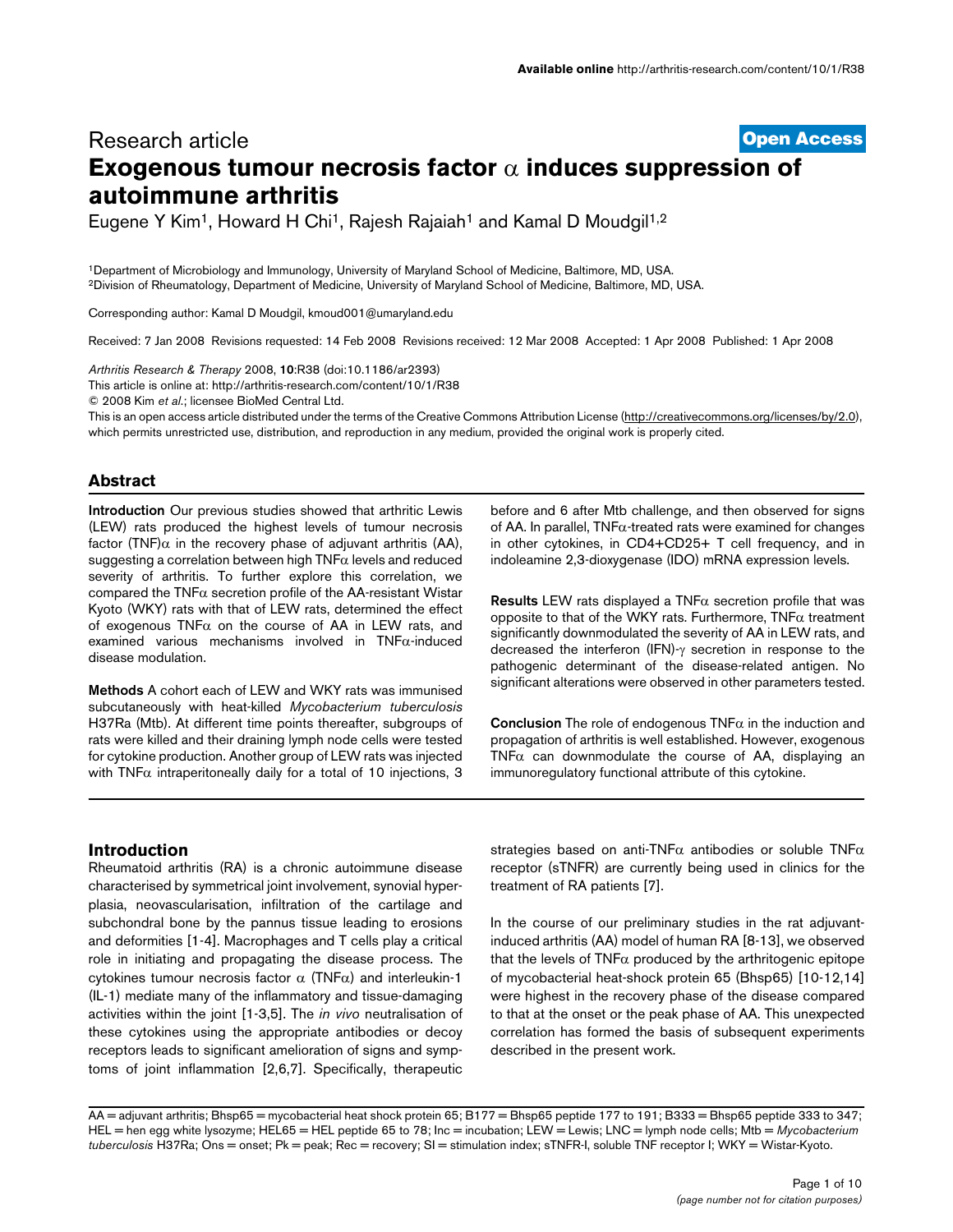Our results show that the AA-susceptible Lewis (LEW) rats given an arthritogenic stimulus (immunisation subcutaneously with heat-killed *Mycobacterium tuberculosis* H37Ra, Mtb) showed the highest levels of  $TNF\alpha$  in the recovery phase of AA, displaying a  $TNF\alpha$  profile opposite to that of the AA-resistant Wistar Kyoto (WKY) rats. Intriguingly, the pre-treatment of LEW rats with  $TNF\alpha$  injected intraperitoneally induced protection against AA. This protection was attributable in part to a significant reduction of interferon (IFN)-γ production by the T cells against the arthritogenic epitope 177 to 191 of Bhsp65 (B177). However, TNF $\alpha$  treatment did not have a significant effect on IL-17 production [15,16], on the frequency of CD4+CD25+Foxp3+ T cells (Treg) [4,17,18], or on the level of expression of mRNA for indoleamine 2, 3-dioxygenase (IDO), the enzyme involved in tryptophan-mediated tolerogenic pathway [19,20]. Our results highlight a paradoxical arthritis-regulatory function of exogenous TNFα.

### **Materials and methods Animals**

Lewis (LEW/Hsd) (RT.1<sup>)</sup>) and Wistar-Kyoto (WKY/NHsd) (RT.1l ) rats were purchased from Harlan Sprague-Dawley (HSD) (Indianapolis, IN, USA and Madison, WI, USA, respectively). Male, 4 to 6-week-old rats were used in this study. These rats were housed in the vivarium of the University of Maryland School of Medicine, Baltimore, MD, USA (UMB) and were treated as per the guidelines of the institutional animal care and use committee (IACUC) of UMB (protocol no. 0206011).

### **Antigens, mitogen and cytokine**

Mycobacterial hsp65 (Bhsp65) peptides 177 to 191 (B177) and 333 to 347 (B333), and HEL peptide 65 to 78 (HEL65) were obtained from Macromolecular Resources and Global Peptide Services (both at Fort Collins, CO, USA) [21,22]. The recombinant Bhsp65 was expressed and purified, as well as rendered free of endotoxin as described elsewhere [21,22]. Hen egg white lysozyme (HEL) and Concanavalin A (Con A) were purchased from Sigma-Aldrich Co. (St Louis, MO, USA), whereas purified protein derivative (PPD) was obtained from Mycos Research (Fort Collins, CO, USA). Recombinant rat TNFα was purchased from R&D Systems (Minneapolis, MN, USA), and its endotoxin content was below 1 endotoxin unit (EU)/ $\mu$ g. Units of TNF $\alpha$  were determined as ED<sub>50</sub> (1 U) = 15 pg.

## **Induction and evaluation of AA**

LEW rats were immunised subcutaneously at the base of the tail with heat-killed *M. tuberculosis* H37Ra (Mtb) (Difco, Detroit, MI, USA) (1 mg/rat) suspended in oil (Sigma-Aldrich). Beginning on day 7 after Mtb challenge, these rats were observed and graded regularly for the severity of arthritis on the basis of erythaema and swelling of the paws on a scale of 0 to 4 as described elsewhere [12,22]. The highest arthritic score was 4 for each paw, with a maximum score of 16 per rat. Different phases of AA were labelled as follows: incubation (Inc), onset (Ons), peak (Pk), and recovery (Rec) phase.

## **Lymph node cell (LNC) proliferation assay**

Arthritic LEW rats were killed at different phases of AA (Inc, Ons, Pk, and Rec) and their draining lymph nodes (para-aortic, inguinal, and popliteal) were harvested post-Mtb challenge. For comparison, LNC of WKY rats immunised with Mtb were harvested at the time points corresponding to different phases of AA in LEW rats. Thereafter, a single-cell suspension of LNC was prepared, and the cells were washed three times with Hank's balanced salt solution (Invitrogen, Frederick, MD, USA) [12,22]. These LNC were cultured (2.5  $\times$  10<sup>5</sup> cells/well) for 4 days with or without antigen at 37°C in an atmosphere of 95% air and 5%  $CO<sub>2</sub>$  in a flat-bottomed 96-well plate in HL-1 serum-free medium (Ventrex Laboratories, Portland, ME, USA), which was supplemented with 2 mM L-glutamine, 100 U/ml penicillin G sodium, and 100 μg/ml streptomycin sulfate. HEL, HEL65, or B333 served as negative control antigens, whereas Con A or PPD was used as a positive control. The antigens were used at a pre-titred final concentration of 25 ug/ ml that was determined to be optimal for comparison through pilot experiments. After 4 days of culture, the cells were pulsed with 1 μCi/well of [3H]-thymidine (International Chemical and Nuclear, Irvine, CA, USA) and then harvested after 16 to 18 h. The results were expressed either as counts per minute (cpm) or as a stimulation index  $(SI =$  cpm of cells cultured with antigen/cpm of cells in medium alone).

# **Collection of supernatant from LNC culture and testing for cytokines by enzyme-linked immunosorbent assay (ELISA)**

The LNC harvested from Mtb-immunised LEW and WKY rats were cultured in a 96-well plate as described above. These LNC were then re-stimulated *in vitro* for 48 to 72 h with the appropriate antigen, and the culture supernates were collected thereafter [22]. These supernates were then tested by ELISA using commercially available kits for the detection of TNFα, IFN-γ and IL-10 (all from Biosource, Camarillo, CA, USA), with lower detection limits (pg/ml) of 4, 13, and 10, respectively. The results were expressed as pg/ml. For comparison of different groups, the background cytokine level was deducted from the antigen-specific cytokine secretion (pg/ml of cytokine from cells cultured with antigen – pg/ml of cytokine from cells in medium alone; also referred to as  $\Delta$  pg/ml) [22,23].

**Modulation of AA by** *in vivo* **TNF**α **treatment of LEW rats**  $TNF\alpha$  was injected intraperitoneally daily into naive LEW rats at  $1 \times 10^5$  U/ml per injection beginning 3 days before immunisation subcutaneously with Mtb on the fourth day. TNF $\alpha$  treatment was continued through 6 days post Mtb injection for a total of 10 injections. Control rats received equal number of injections of phosphate-buffered saline (PBS) following the same protocol as that used for  $TNF\alpha$  injections, including Mtb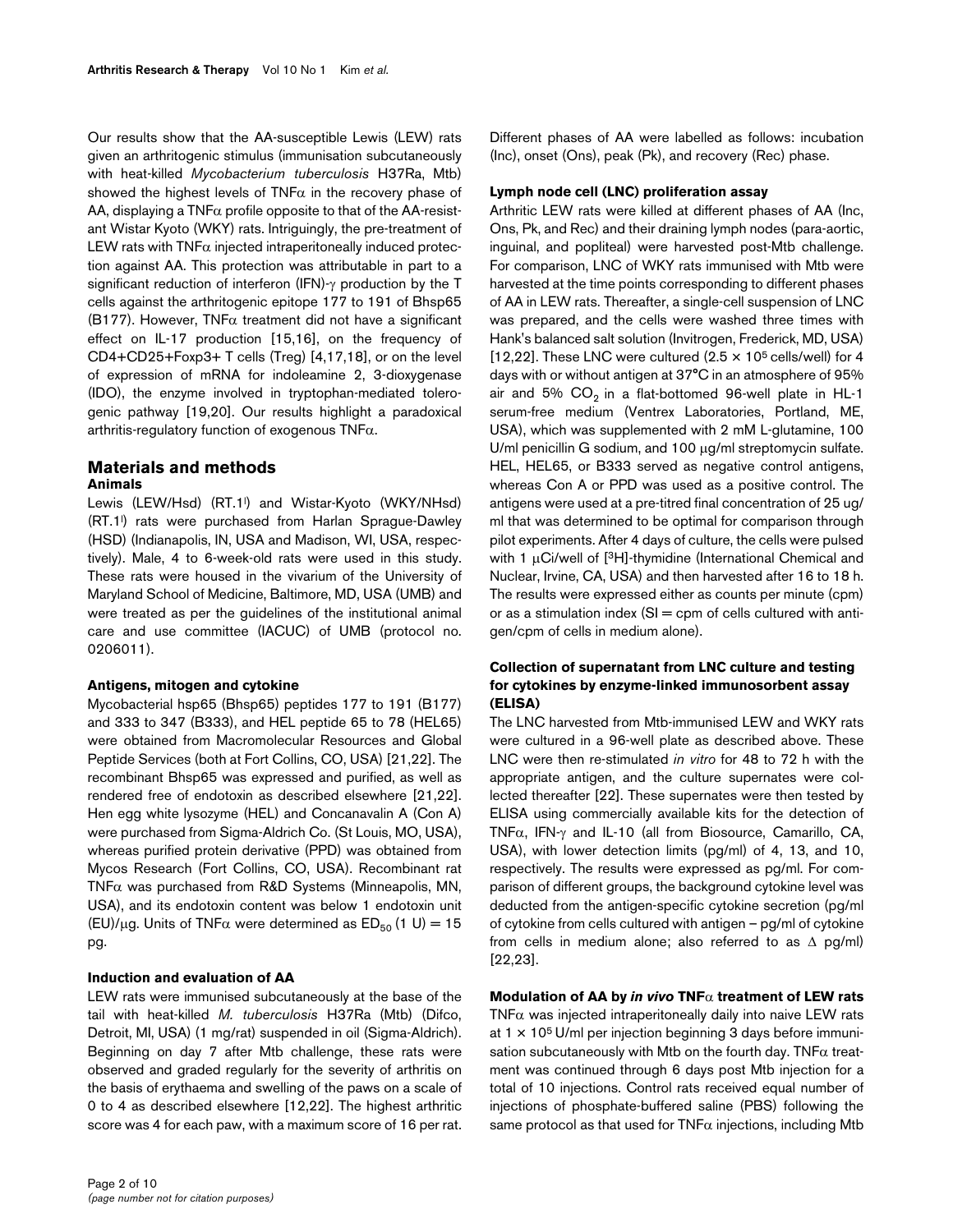injection after 3 days of starting PBS injection. Thereafter, all rats were observed regularly for signs of arthritis, and the severity of the disease was scored as described above.

# **Collection of sera and their testing for sTNFR-I and anti-TNF**α **antibody by ELISA**

Blood from LEW rats treated with TNFα *in vivo* as described above along with that from control rats was collected either from tail vein or via cardiac puncture. The serum was separated from the clotted blood and tested in ELISA for the presence of sTNFR-I or anti-TNF $\alpha$  antibody. ELISA for sTNFR-I (R&D Systems, Minneapolis, MN, USA) was performed following the manufacturer's instructions, and the results were expressed as pg/ml. ELISA for anti-TNF $\alpha$  antibody was set up and optimised in-house. The ELISA plate (Greiner, Monroe, NC, USA) was coated with 100 μl (0.1 μg/well) of TNF $\alpha$  (Biosource, Camarillo, CA, USA) overnight at 4°C. After washing with PBS containing 0.05% Tween-20 (PBST), the wells were blocked with 200 μl/well of 10% bovine serum albumin (BSA) in PBST. Thereafter, the plate was washed, and 100 μl of diluted rat sera (1:50, 1:100, 1:200, and 1:400) were added per well and incubated at room temperature for 1 h. After washings, 100 μl of horseradish peroxidase (HRP)-conjugated polyclonal anti-rat antibody (BD PharMingen, San Diego, CA, USA) (1:2,500) was added per well. After 1 h at room temperature, the plate was washed, and the colour was developed by adding 30 μl/well of ABTS substrate (Bio-Rad, Hercules, CA, USA) and incubating for 15 min. The colour reaction was then stopped with 50 μl/well of 0.5 M  $H_2SO_4$ . The  $OD<sub>450</sub>$  was measured using a Vmax microplate reader (Molecular Devices, Sunnyvale, CA, USA).

# **Flow cytometric analysis of CD4+Foxp3+ Treg and peritoneal lavage cells**

## *CD4+Foxp3+ T cells*

 $TNF\alpha$ -treated and Mtb-immunised LEW rats (test group) were bled before and after the set of 10 injections of  $TNF\alpha$ , and the blood samples were collected under heparin. Thereafter, the red blood cells (RBC) were lysed with ACK lysis buffer (Sigma-Aldrich), and the remaining cells were surface-stained first with anti-rat CD4-FITC (BD Biosciences, San Jose, CA, USA), followed by permeabilisation and staining with antimouse/rat Foxp3-PE (eBioscience, San Diego, CA, USA) [17,18]. These stained cells were then analysed by fluorescence-activated cell sorting (FACS) using the FACS Caliber and CellQuest software (both from BD Biosciences). A similar procedure was followed when using LNC and spleen cells.

#### *Peritoneal lavage cells*

LEW rats were injected intraperitoneally daily for 4 days either with  $TNF\alpha$  or with PBS. The peritoneal cavity of these rats was then flushed with PBS 3 h after the last injection, and 10 ml of lavage fluid was collected. The lavage fluid was centrifuged to collect the cells therein. These cells were then stained with

labelled antibodies against CD3 or CD11b/c followed by analysis by flow cytometry.

# **Determination of IL-17, IDO, and tryptophanyl-tRNAsynthetase (TTS) mRNA levels in antigen-sensitised cells by qRT-PCR**

The draining LNC were harvested from TNFα- or PBS-treated and Mtb immunised rats, and cultured for 48 h in the presence or absence of the appropriate antigen. Total RNA was prepared from  $1 \times 10^6$  cells and reverse-transcribed using the iScript cDNA synthesis kit (Bio-Rad Laboratories). The cDNA thus obtained was amplified using an ABI Prism 7900HT cycler (Applied Biosystems, Foster City, CA, USA) [24]. The primers used in the assay for the detection of mRNAs for IL-17, IDO, TTS, and hypoxanthine-guanine phosphoribosyl transferase (HPRT) were designed using the Primer Express 2.0 program (Applied Biosystems) and were synthesised at the UMB Biopolymer Core Facility. The mRNA levels of each entity tested were normalised to the *HPRT* gene, and the relative gene expression levels were determined [24]. The results were expressed as 'fold increase' over mRNA levels of cells cultured in medium alone. We also confirmed the IDO mRNA expression results in splenic adherent cells (macrophages and dendritic cells).

#### **Statistical analysis**

The Student t test assuming equal or unequal variance (determined by the F test) was used as appropriate for the data to test the statistical significance of the differences observed among various test and control groups. A non-parametric Wilcoxon rank sum test was employed to compare the arthritic scores of any two groups of rats over the entire disease course. The results were considered significant at  $p < 0.05$ .

#### **Results**

# **Arthritic LEW rats show highest levels of TNF**α **at the recovery phase of AA, whereas AA-resistant WKY rats exhibit an opposite profile**

The results of *ex vivo* TNFα secretion (cytokine secretion without any exogenously added antigen; Figure 1) showed that there was a gradual increase in levels along with the progression (time post-Mtb injection) of AA in LEW rats with the highest level observed during Rec phase, while an opposite pattern was observed in WKY rats. However, following restimulation with Bhsp65, TNF $\alpha$  secretion was at a high level in both LEW and WKY rats without significant changes during the course of AA (Figure 1). Importantly, the level of  $TNF\alpha$ secreted in response to the pathogenic epitope B177 of Bhsp65 was significantly increased at the Rec phase of AA in the LEW rats, but at Inc phase in WKY rats. Overall, the highest level of TNF $\alpha$  secretion was observed during Rec phase in LEW rats, but at Inc phase in WKY rats.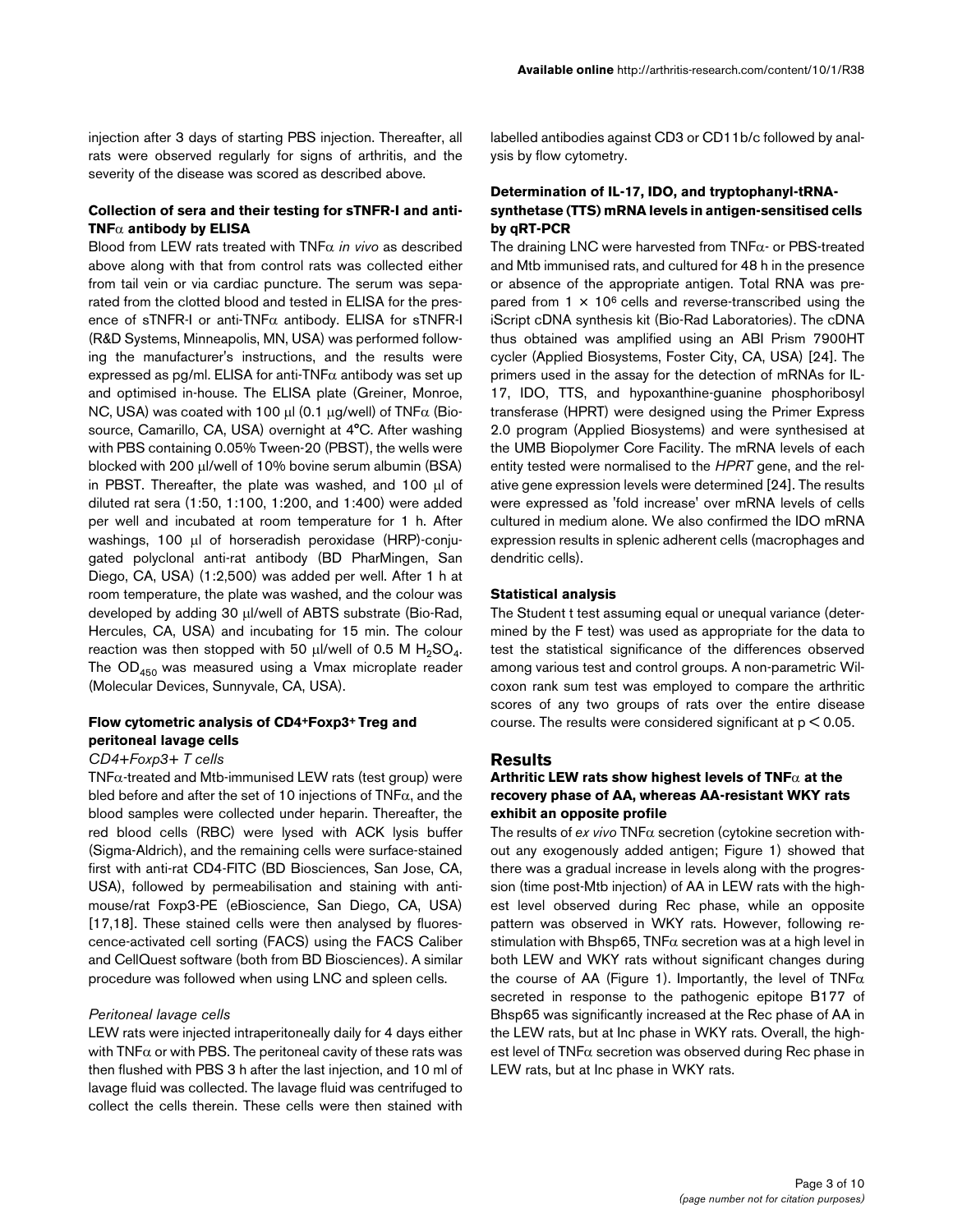



 $Mycobacterium tuberculosis$  H37Ra (Mtb)-immunised Lewis (LEW) rats showed the highest level of tumour necrosis factor (TNF) $\alpha$  secretion during the Rec phase of adjuvant arthritis (AA), but Wistar-Kyoto (WKY) rats displayed an opposite profile. LEW ( $\triangle$ ) (n = 4 each) and WKY ( $\blacktriangle$ ) (n = 3 each) rats were killed at different time points after Mtb injection and their draining lymph node cells (LNC) were harvested. These LNC were cultured for 48 h in a 96-well plate with or without the addition of any exogenous antigen. The supernates were then collected and analysed for TNF $\alpha$  by enzyme-linked immunosorbent assay (ELISA). The LNC/culture supernates of individual rats were tested separately and then the results of each of the two subgroups (LEW/WKY) were presented as pg/ml (mean  $\pm$  SEM). For comparison, medium background was subtracted from antigeninduced cytokine (Δ pg/ml). \*p < 0.05 and \*\*p ≤ 0.025, when levels of a particular cytokine at other phases of AA were compared with that at Inc phase for the same rat strain (LEW/WKY); +, p  $\leq$  0.05, and ++, p  $\leq$  0.025, when cytokine levels were compared between LEW and WKY rats at the corresponding phase of AA. Inc = incubation phase; Ons = onset phase; Pk = peak phase; and Rec = recovery phase. Testing of additional animals following the above protocol yielded similar results.

## **The severity of AA is downmodulated following** *in vivo*  **TNF**α **treatment of LEW rats**

The above results showed that high  $TNF\alpha$  levels correlate with recovery from acute AA in LEW rats, and with resistance against AA in WKY rats. To further examine this correlation, we tested the effect of TNF $\alpha$  treatment on AA in the LEW rats. Naïve LEW rats were given a total of 10 injections intraperitoneally of TNF $\alpha$  (10<sup>5</sup> U/day) in PBS with three doses given before Mtb-injection and then continued on the day (fourth day) of Mtb injection and for 6 more days thereafter. After Mtb injection, rats were observed regularly for signs of arthritis. The control rats received 10 injections of PBS and were injected with Mtb at the same time as the experimental rats. The results (Figure [2\)](#page-4-0) revealed that the  $TNF\alpha$ -treated rats had a significantly reduced severity of AA compared to that of the control rats. This suppression of AA in the experimental group of rats was evident before the peak of AA, and it continued for an average of 7 days. Thus, treatment with  $TNF\alpha$ , a pro-inflammatory cytokine, significantly attenuated the severity of AA in the LEW rats.

# *In vivo* **TNF**α **treatment of Mtb-immunised LEW rats decreases IFN-**γ **secretion in response to the pathogenic determinant B177 of Bhsp65**

As  $TNF\alpha$  treatment decreased the severity of AA, we tested whether the suppression of AA involved any major changes in the immune responsiveness to antigenic challenge. LEW rats were treated with  $TNF\alpha$  using the protocol described above, including immunisation with Mtb or a control antigen (HEL/ IFA). After 9 days of antigenic challenge, the draining LNC of these rats were harvested and tested for proliferative and cytokine response using Bhsp65, HEL, using their peptides as recall antigens. We obtained comparable  $(p > 0.05)$  numbers of LNC from TNFα-treated and PBS-treated rats in both Mtbimmunised and HEL-immunised groups (data not shown), suggesting that, at the dose used, the injected  $TNF\alpha$  did not lead to a significant change in the number of cells (for example, via apoptosis) in the draining lymph nodes. In the cohort of Mtbimmunised rats, the LNC recall response to Bhsp65 and B177 in  $TNF\alpha$ -treated rats was comparable to that of PBS-treated control rats (Figure 3a). Similar results were obtained in the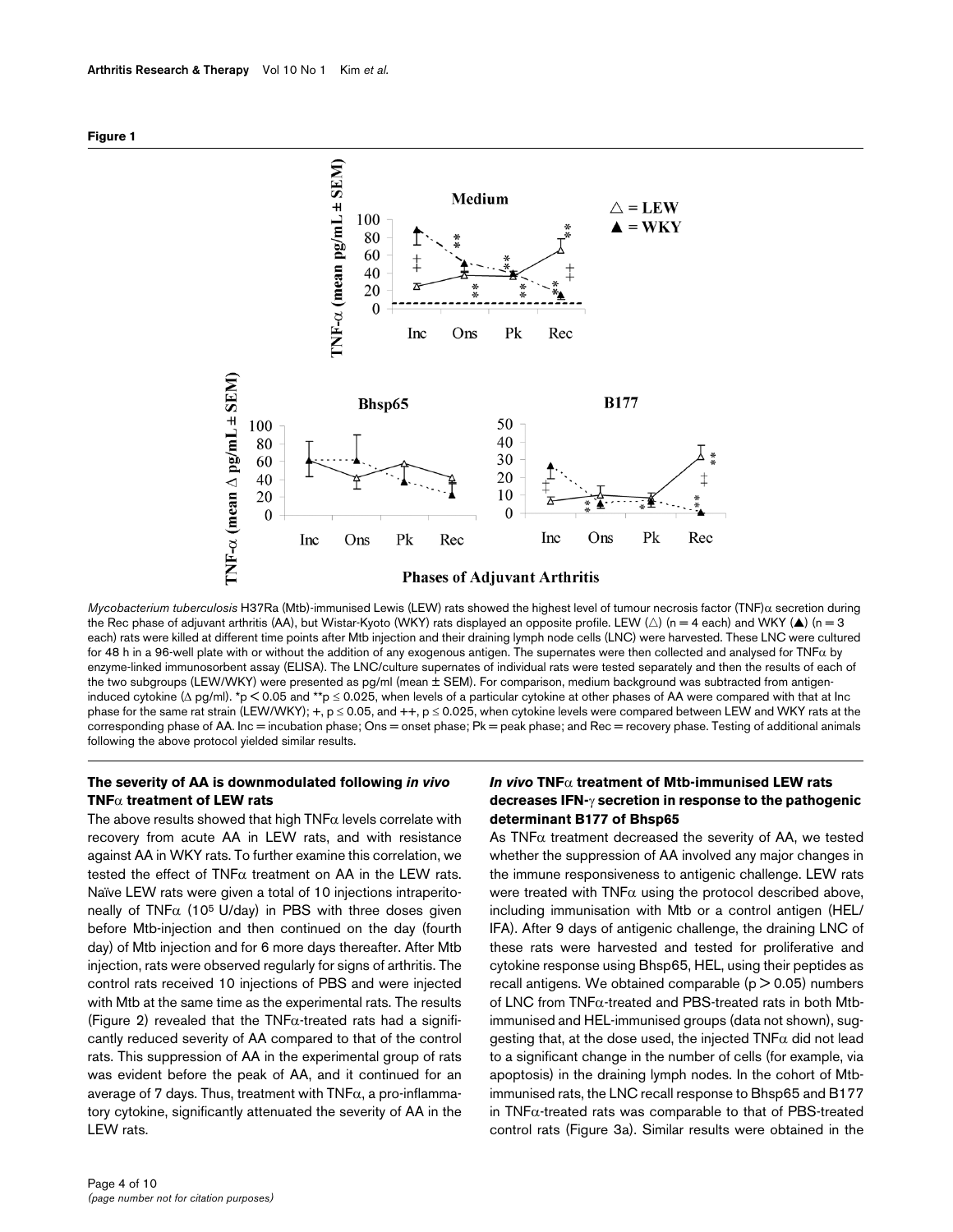

<span id="page-4-0"></span>

Downmodulation of adjuvant arthritis (AA) by *in vivo* tumour necrosis factor (TNF) $\alpha$  treatment of Lewis (LEW) rats. LEW rats were injected intraperitoneally daily either with 1 ml of 10<sup>5</sup> U/ml TNF $\alpha$  (n = 4; experimental group;  $\blacksquare$ ) or with 1 ml PBS (n = 8; controls;  $\Box$ ) for 3 days before the day of *Mycobacterium tuberculosis* H37Ra (Mtb) injection, and then continued daily for 7 days, including the day of Mtb injection, to a total of 10 injections. Thereafter, all rats were observed for signs of AA, and the severity of arthritis was graded as described in Materials and methods. The difference in the severity of arthritis during the course of AA in the two groups of rats was statistically significant from day 16 through day 25 ( $p$  < 0.05; \*\*p < 0.025). The difference between the two rat groups was also significant ( $p < 0.05$ ) when analysed by Wilcoxon rank sum test. Similar results were obtained in repeat experiments. Also shown in the figure is a representative designation of different phases of the disease in the course of AA in the form of days post-Mtb immunisation as follows: Inc = incubation, days 1 to 7; Ons = onset, days 8 to 10;  $Pk = peak$ , days 15 to 18; and  $Rec =$ recovery, days 23 to 30.

two groups of rats that were immunised with HEL (Figure 3b) instead of Mtb. Furthermore, the results of cytokine testing showed that IFN-γ secretion by LNC of TNF-treated, Mtbimmunised LEW rats after B177 recall decreased significantly compared to that of the PBS-treated control rats (Figure 3c). This decrease in IFN-γ secretion in Mtb-immunised LEW rats was specific to B177 as IFN-γ response to the control antigen (HEL) in PBS-treated, HEL-immunised rats was comparable to that of  $TNF\alpha$ -treated, HEL-immunised rats (Figure 3d). As there was no difference in the level of IL-10 secretion between the two Mtb-immunised groups (Figure 3e,f), the decrease in IFN- $\gamma$  in response to B177 in TNF $\alpha$ -treated, Mtb-immunised LEW rats steered the overall cytokine response towards a  $T_h$ 2 type. Thus,  $TNF\alpha$  treatment neither resulted in a general nonspecific enhancement of antigen-specific proliferative T cell response, nor induced a generalised immunosuppression. Instead, the AA-protective effect of  $TNF\alpha$  involved a decrease of IFN-γ in response to the pathogenic epitope (B177) of Bhsp65.

In another set of experiments, we examined whether  $TNF\alpha$ treatment had any effect on IL-17 production by Bhsp65- or B177-reactive T cells. We tested IL-17 by qRT-PCR because of rather limited reagents for the newer rat cytokines, including IL-17. The level of IL-17 in TNFα-treated, Mtb-immunised rats was comparable  $(p > 0.05)$  to that of PBS-treated, Mtb-immunised rats (data not shown).

## **TNF**α**-treatment does not lead to any changes in serum levels of sTNFR-I and anti-TNF**α **antibody**

We examined two other parameters that might contribute to TNF $\alpha$ -mediated protection against AA. First, the excessive shedding of sTNFR-I [25,26], and second, the generation of anti-TNFα antibody that might neutralise TNFα *in vivo* [27]. The levels of sTNFR-I (Figure [4A](#page-6-0)) as well as anti-TNF $\alpha$  anti-bodies (Figure [4](#page-6-0)B) in sera of  $TNF\alpha$ -treated, Mtb-immunised LEW rats were comparable to that in sera of PBS-treated, Mtb-immunised LEW rats.

# **TNF**α **injections intraperitoneally do not induce any preferential cell migration into the peritoneum**

We also tested whether intraperitoneal injection of  $TNF\alpha$ might deviate the migration of T cells away from the joints into the peritoneal cavity. Our results showed no difference in the number/proportion of T cells (CD3) or macrophages/neutrophils (CD11b/c) infiltrating into the peritoneal cavity after PBS treatment vs  $TNF\alpha$  treatment intraperitoneally (Figure [5\)](#page-7-0). These results suggest the absence of a major shift in the migration of T cells into the peritoneal cavity following  $TNF\alpha$ treatment.

# **The level of expression of mRNA for IDO as well as the frequency of CD4+Foxp3+ T cells (Treg) is unaltered by TNF**α **treatment**

To gain further insights into the mechanisms by which  $TNF\alpha$ treatment might suppress AA, we compared the relative levels of components of the two immunosuppressive pathways, the IDO-TTS by qRT-PCR and the Treg by flow cytometry. IDO is predominantly expressed in myeloid cells, and it catabolises tryptophan [19,20,28]. By contrast, TTS binds to tryptophan and makes it available for protein synthesis [19,20,28]. The IDO-induced deprivation of tryptophan has been invoked in T cell tolerance and suppression of T cell response. Similarly, Treg can suppress the activity of pathogenic effector T cells via cell-cell contact and immunomodulatory cytokines, TGF-β and IL-10 [17,18]. Our results show that the levels of IDO mRNA in Bhsp65-restimulated LNC of TNFα-treated rats (1.51 fold compared to LNC in medium) were comparable (p > 0.05) to that of PBS-treated rats (2.26 fold). Similarly, the TTS mRNA levels in  $TNF\alpha$ -treated versus PBS-treated rats were 1.69 fold versus 2.6 fold, respectively, and this difference was not significant ( $p > 0.05$ ). The results for IDO mRNA testing using splenic adherent cells (data not shown) were similar to that obtained with LNC. In regard to Treg frequency, the levels (mean  $\pm$  SEM) were slightly lower in TNF $\alpha$ -treated rats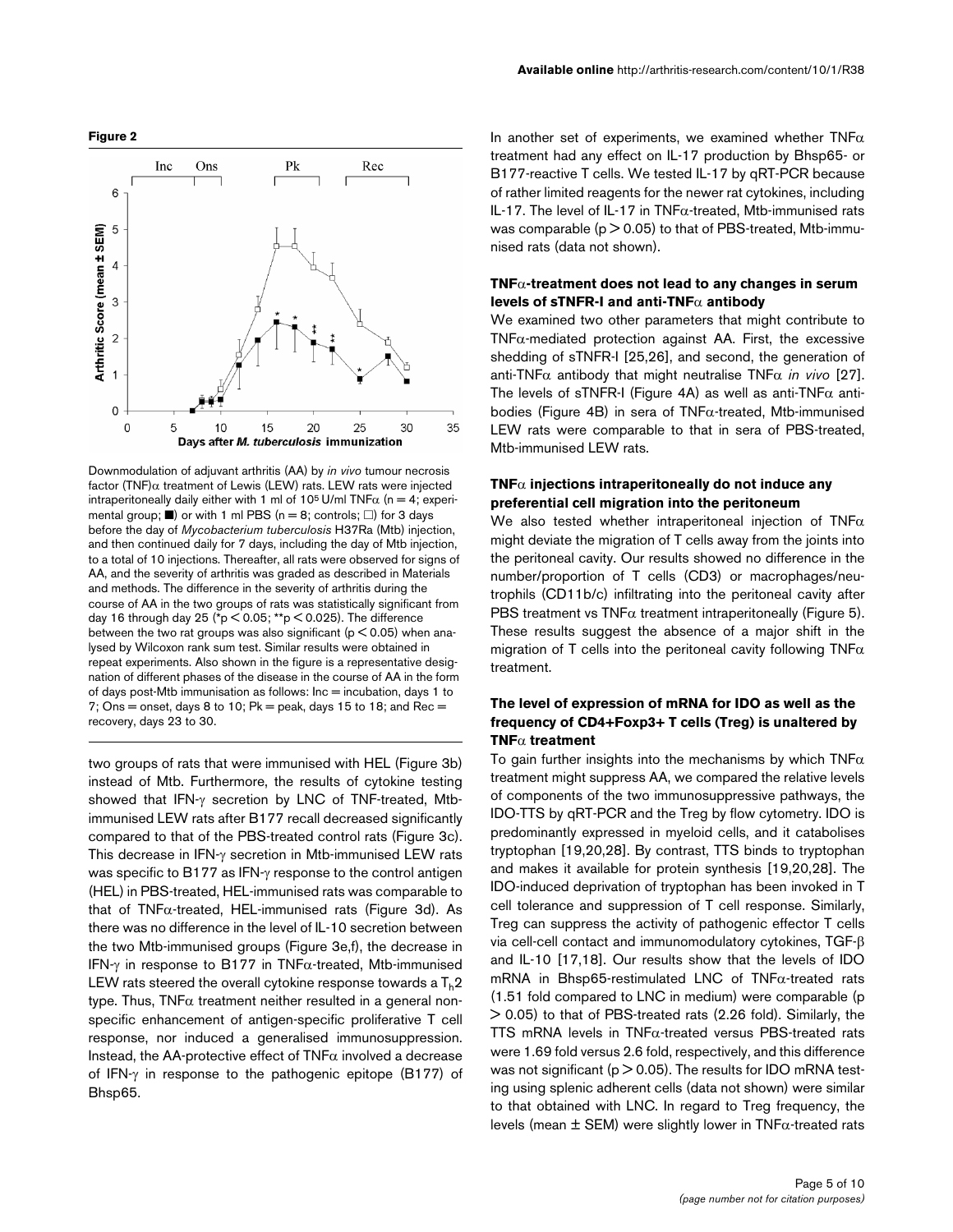



*In vivo* tumour necrosis factor (TNF) α treatment resulted in decreased interferon (IFN)-γ secretion by B177-restimulated LNC without affecting their

proliferative response. LEW rats were treated with PBS ( $\Box$ ) or TNF $\alpha$  ( $\bar{\Xi}$ ) as described in the legend to Figure 2, with the exception that one subgroup of rats was immunised with *Mycobacterium tuberculosis* H37Ra (Mtb) **(a, c, e)**, whereas the other was injected with HEL/IFA **(b, d, f)**. At day 9 after injection with Mtb or HEL, the draining LNC of these rats were harvested and tested in a proliferation assay  $((a, b)$ ; n = 8 each). Peptide 333 to 347 of Bhsp65 (B333), peptide 65 to 78 of HEL (HEL65), and native HEL were used as control peptide/protein antigens. The results are presented as mean stimulation index (SI) ± SEM. In addition, the supernates collected after 72 h of culture of LNC of Mtb- or HEL-immunised rats were tested by ELISA for IFN-γ **(c, d)** and interleukin (IL)-10 **(e, f)** (n = 5 each). The results of cytokine analysis are shown as Δ pg/ml (mean ± SEM). \*, p  $<$  0.05 and \*\*, p  $\leq$  0.025, when compared with the respective PBS control.

 $(8.5\% \pm 0.4)$  than that of PBS-treated rats  $(10.2\% \pm 0.3)$ , but this difference was not statistically significant ( $p > 0.05$ ).

# **Discussion**

We observed that  $TNF\alpha$  secretion in response to the arthritogenic epitope of Bhsp65 (B177) during the course of AA in the LEW rat showed a paradoxically opposite profile in relation to the disease severity. Considering the critical role of  $TNF\alpha$  in the initiation and propagation of arthritis, we had anticipated that the level of  $TNF\alpha$  might be high in the early phases of AA (for example, Inc, Ons, and/or Pk), but relatively much lower in the later phases (for example, Rec) of the disease. However, the actual picture that was revealed was surprisingly reverse, in that the arthritic LEW rats showed highest  $TNF\alpha$  secretion in the Rec phase of the disease compared to that at Ons or Pk. This association of high TNF $\alpha$  levels with the decline of inflammatory arthritis was also supported by the  $TNF\alpha$  secretion profile of the AA-resistant WKY rats. Unexpectedly, the

Page 6 of 10 *(page number not for citation purposes)* WKY rats secreted high levels of  $TNF\alpha$  early after Mtb challenge, and the TNF $\alpha$  secretion then gradually declined with time post-Mtb challenge, showing the reverse association of disease activity/severity vs  $TNF\alpha$  levels produced in response to the pathogenic epitope of Bhsp65. However, this negative correlation suggests but does not establish a causal relationship between endogenous  $TNF\alpha$  and protection against arthritis. In this regard, our results of suppression of AA by exogenous  $TNF\alpha$  suggest that this cytokine also possesses an immunoregulatory component. It is conceivable that the conditions under which the same cytokine would manifest differential functional activities (pathogenic vs regulatory) might be distinct, and these conditions have yet to be fully defined. We propose that the concentration of  $TNF\alpha$  is one of the critical factors influencing the predominantly pathogenic vs protective effect of the cytokine. Some of these factors are also revealed in studies based on anti-TNF therapy in the AA model. Soluble TNF-receptor (sTNF-RI) administered to LEW rats on days 9,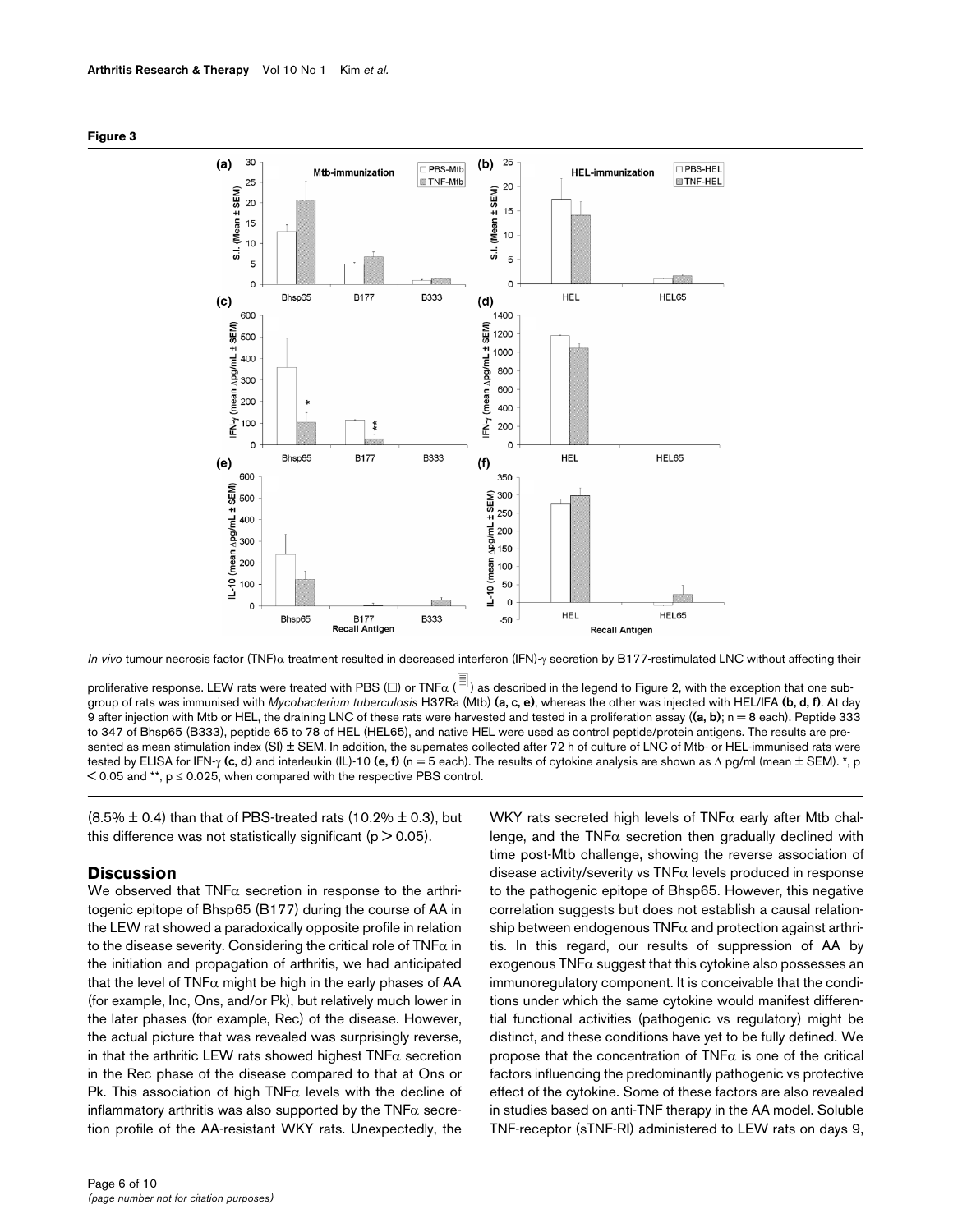<span id="page-6-0"></span>

Tumour necrosis factor (TNF) $α$  treatment of Lewis (LEW) rats neither increased the release of soluble TNF receptor I (sTNFR-I) nor induced the generation of anti-TNF $\alpha$  antibody. LEW rats were injected intraperitoneally daily with 1 ml of either 10<sup>5</sup> U/ml TNF $\alpha$  or phosphate-buffered saline (PBS) for 3 days before *Mycobacterium tuberculosis* H37Ra (Mtb) immunisation, and then continued daily for a total of 10 injections. At day 9 after Mtb immunisation, blood samples were collected from these rats. The sera were then tested for sTNFR-I  $(A; n = 3+)$  and anti-TNF $\alpha$  antibody (B; n = 3+) by enzyme-linked immunosorbent assay (ELISA). Appropriate positive controls gave optimal results. The results of sTNFR-I are presented as mean  $pg/ml \pm SEM$ , and the results of anti-TNF $\alpha$  antibody are presented as  $OD_{450}$  (mean  $\pm$  SEM). \*p < 0.05 and  $tp \leq 0.05$ , when naïve sera was compared with the PBS injected-Mtb sera and TNF injected-Mtb sera, respectively.

11, and 13 of AA led to inhibition of AA, and the level of suppression was dose-dependent [29]. Similarly, the treatment of rats with sTNF-RI beginning on day 4 after disease onset induced suppression of AA [30]. By contrast, in another study, sTNF-RI treatment of DA rats on days 0, 2, and 4 post-Mtb injection had no significant effect on early phase of AA [31]. However, later in the course of AA, lower dose of sTNF-RI exacerbated AA, while higher dose failed to alter the disease severity, supporting a concentration-dependent biologic

effect of this pro-inflammatory cytokine [31]. In a study conducted in the CIA model, adenovirus-mediated gene delivery of TNFR-IgG fusion protein initially suppressed arthritis but subsequently exacerbated the disease [32]. Taken together, these studies highlight both the disease-aggravating and the disease-suppressing effects of TNF $\alpha$ .

We described above that systemic administration of  $TNF\alpha$ into LEW rats can downmodulate the course of clinical AA. We ruled out the induction of any generalised immunosuppression due to chronic  $TNF\alpha$  treatment by showing that TNFα-treated, HEL-immunised LEW rats raised a robust proliferative and cytokine response to the immunogen. Moreover, we demonstrated that  $TNF\alpha$ -treated LEW rats showed a significant decrease in IFN-γ secretion in response to B177 without much change in the proliferative response to the same antigen. The ratio of IFN-γ to IL-10 showed a decrease, but this skewing of the cytokine response was mainly because of a decrease in IFN-γ levels rather than an increase in IL-10 secretion. This decrease in IFN-γ levels could occur in part via TNF $\alpha$ -mediated negative regulation of IL-12 production [33]. Although IFN- $\gamma$  and TNF $\alpha$  are both pro-inflammatory cytokines, but these cytokines might be regulated by different mechanisms and also trigger differential effects [34] in a concentration-dependent mechanism. The downregulation of IFN-γ production by the T cells following chronic  $TNF\alpha$  exposure has also been reported by other investigators [35]. However, unlike for IFN-γ, we did not observe a significant change in IL-17 response of Bhsp65- or B177-reactive T cells following TNF $\alpha$  treatment. As Th1 and Th17 subsets of T cells are distinct lineages in regard to their differentiation and regulation by different cytokines, a change in the production of one (IFN-γ) but not the other (IL-17) cytokine after  $TNF\alpha$  treatment of rats is not an unexpected finding.

We also considered the earlier results of other investigators showing that  $TNF\alpha$  treatment can induce the shedding of soluble TNF receptor I (sTNFR-I) from cell surface, which in turn can bind circulating TNF $\alpha$  and suppress signals for continuation of inflammation [25,26]. However, our analysis of sTNFR-I in the sera of TNF-treated, Mtb-immunised LEW rats excluded any significant change in sTNFR-I levels compared to that of PBS-treated, Mtb-immunised LEW rats. Similarly, we also ruled out the presence of circulating anti-TNF $\alpha$  antibodies in the serum following  $TNF\alpha$  injection, which in turn could neutralise  $TNF\alpha$  *in vivo*. We also excluded a major shift in the migration of subsets of mononuclear cells into the peritoneal cavity following  $TNF\alpha$  injection intraperitoneally. Similarly, we also ruled out any TNFα-induced enhancement of the level of mRNA for IDO, the enzyme involved in IDO-tryptophan tolerance pathway and the level of CD4+CD25+ T cells (Treg). In this study, we have tested only IDO mRNA expression but not the IDO enzyme activity. Other investigators have demonstrated that the induction of IDO activity is a two-step process, with prostaglandin E2 causing an increase in IDO expression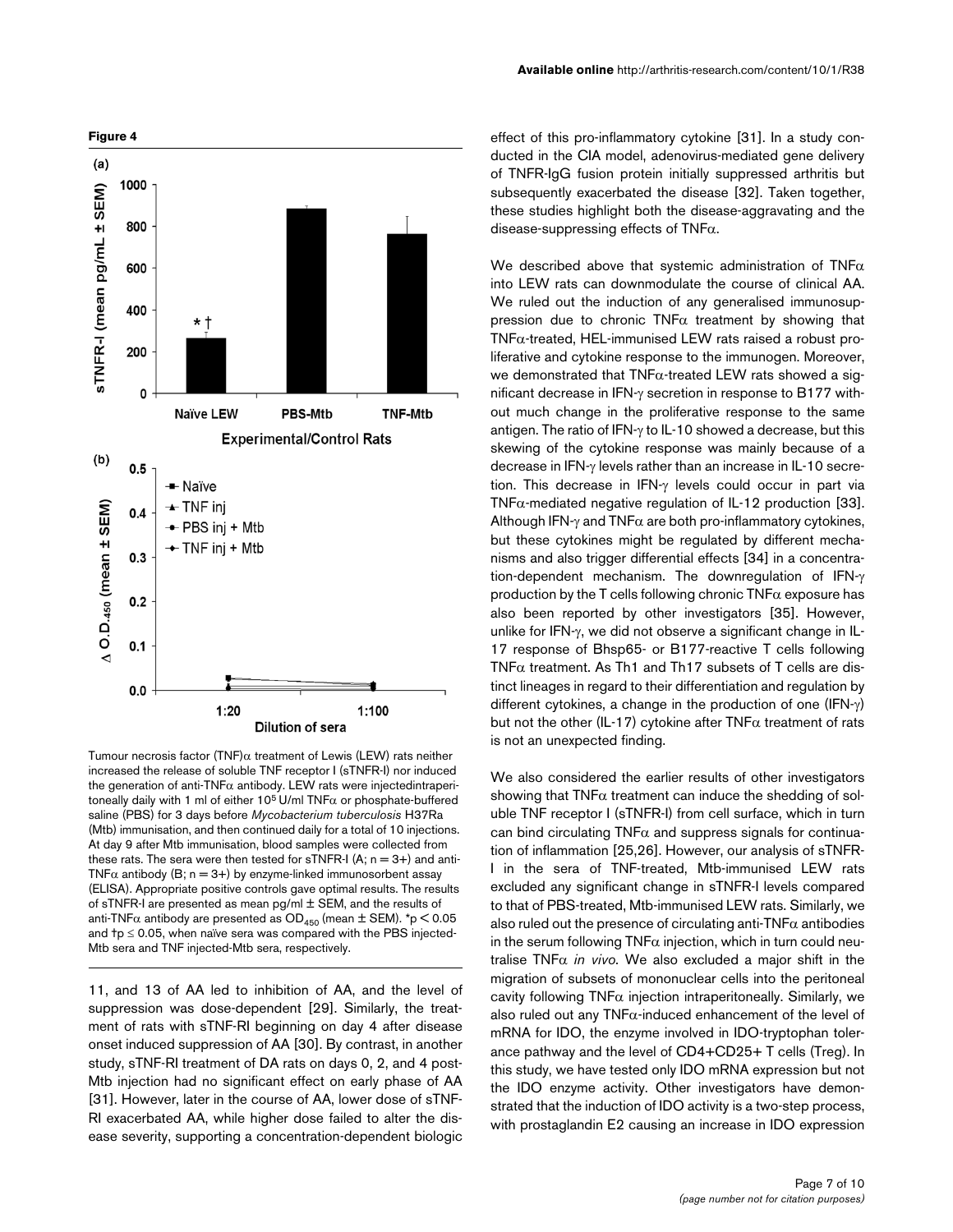<span id="page-7-0"></span>



The composition of peritoneal lavage cells of tumour necrosis factor (TNF) $\alpha$ -treated Lewis (LEW) rats was comparable to that of phosphate-buffered saline (PBS)-treated rats. LEW rats (n = 4) were injected intraperitoneally daily with 1 ml of PBS (top panel) or TNF $\alpha$  (10<sup>5</sup> U) (bottom panel) for 4 days. After 3 h post the fourth injection, the peritoneal cavity was flushed with PBS and 10 ml of the peritoneal lavage fluid was collected. The cells harvested from the lavage fluid were stained with appropriately labelled anti-CD3 or anti-CD11b/c antibody and analysed by fluorescence-activated cell sorting (FACS). The results of one of the two independent experiments are shown in the figure. Both experiments yielded similar results.

and  $TNF\alpha$  (or toll-like receptor ligands) leading to an increase in IDO enzymatic activity [36]. Therefore, the precise contribution of IDO-tryptophan pathway to the  $TNF\alpha$ -induced suppression of AA needs to be further explored. In regard to Treg, there are limited reports on the effects of  $TNF\alpha$  on Treg frequency, and these revealed contrasting effects [37-39]. However, in RA patients, an increase in Treg numbers with anti-TNF $\alpha$  treatment has been reported [38,40], which indirectly supports our observed trend (but not significant) towards decreased Treg numbers in  $TNF\alpha$ -treated rats. TNF $\alpha$  may also influence other important functions *in vivo* that have not been addressed at this time in our study; for example, (a) apoptosis within the target organ of pathogenic T cells that mediate arthritis induction [41,42]; (b) alteration of the migration of inflammatory cells into the joints by changing the expression of adhesion molecules on endothelial cells [43]; (c) triggering of the HPA axis by elevated systemic TNF $\alpha$ , leading to the release of corticosteroids and suppression of  $TNF\alpha$  in the target organ (the joints) [44,45]; (d) the induction of immunoregulatory cytokine IL-10, leading to the suppression of pathogenic TNF $\alpha$  [46-48]; and (e) the modulation of dendritic cells *in vivo*, which then present antigen favouring downregulation of arthritis [49].

Our results highlight the immunoregulatory role of exogenous TNF $\alpha$  in AA. Immune regulation by TNF $\alpha$  has been observed in other models of autoimmune diseases as well. For example, the downregulation of type 1 diabetes (T1D) in the non-obese diabetic (NOD) mouse by CFA immunisation has been shown to involve TNFα production and granzyme B/perforin-secreting Treg [42,50]. In another study,  $TNF\alpha$  expression within the pancreas prevented diabetes in NOD mice [51], while systemic treatment of  $TNF\alpha$  in adult NOD mice decreased insulitis as well as the incidence of diabetes [52]. However, the modulation of diabetes by  $TNF\alpha$  is influenced significantly by the timing of administration or of the *in vivo* expression of TNF $\alpha$  during the disease pathogenesis [53,54]. Similarly, using the myelin oligodendrocyte glycoprotein (MOG) induced experimental autoimmune encephalomyelitis (EAE) model, it has been shown that  $TNF\alpha$  KO mice developed more severe EAE, while TNF $\alpha$  treatment ameliorated the disease [55]. Furthermore, studies in myocarditis have highlighted the pathogenic as well as the protective roles of pro-inflammatory cytokines [56,57]. In RA, there are several convincing pieces of evidence to support the critical role of  $TNF\alpha$  in mediating the autoimmune inflammation [1,3,5], and accordingly,  $TNF\alpha$ antagonists are a significant addition to the therapeutic arsenal against RA [6,7]. However, our study has addressed the understudied and under-appreciated protective or immunoregulatory role of exogenous  $TNF\alpha$  against autoimmune arthritis. These results have implications on our understanding of the complex processes involved in the pathogenesis of autoimmune arthritis as well as on the full range of effects on immune responsiveness of individuals receiving anti-TNF $\alpha$ agents for arthritis and other clinical conditions.

## **Conclusion**

Pre-treatment of LEW rats with  $TNF\alpha$  downmodulated the severity of AA, and this  $TNF\alpha$  induced protection against arthritis involves suppression of IFN-γ production by the T cells against the arthritogenic epitope of Bhsp65.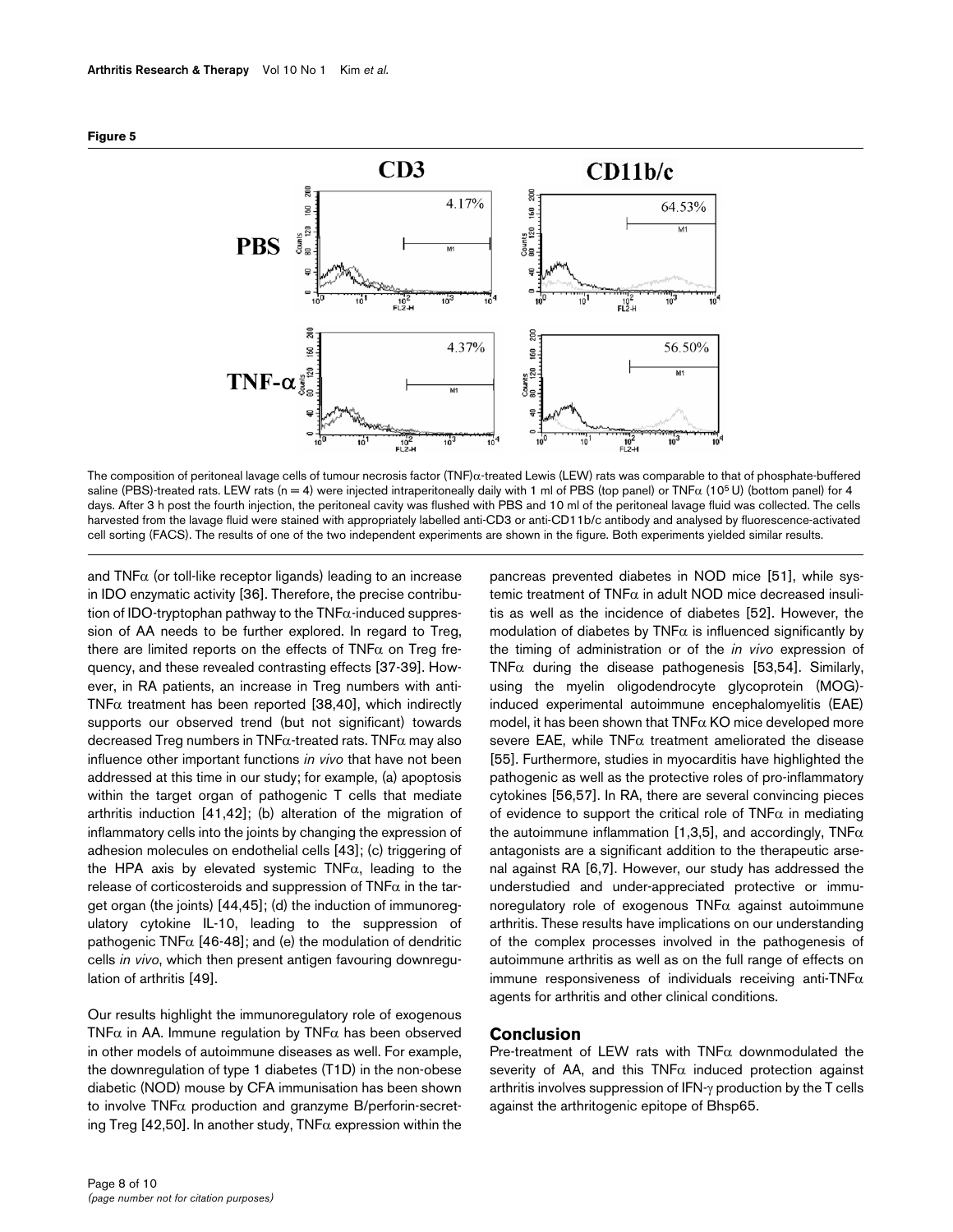# **Competing interests**

The authors declare that they have no competing interests.

## **Authors' contributions**

EYK conducted most of the experimental work, designed experiments, recorded and analysed the raw data, participated in the interpretation of results as well as writing of the manuscript. HHC contributed to the manuscript by designing and conducting some of the experiments, and by recording, analysing, and interpreting the results of those experiments. RR designed and conducted some of the experiments, analysed and interpreted their results, and participated in the writing of the manuscript. KDM contributed by designing the experiments, by analysing and interpreting the results, by writing of the manuscript, and by arranging the grant support for this study.

### **Acknowledgements**

We thank Swamy Polumuri, Martin Flajnik, Peter Calabresi, John Sacci, Dean Mann and Stefanie Vogel for their helpful critique and suggestions. We gratefully acknowledge support from the National Institutes of Health, Bethesda, MD (AI-047790 and AI-059623), and the Arthritis Foundation, Atlanta, GA, USA.

#### **References**

- 1. Lipsky PE: **Rheumatoid arthritis.** In *Harrison's Principles of Internal Medicine* 16th edition. Edited by: Kasper D, Braunwald E, Fauci A, Hauser S, Longo D, Jameson J. McGraw-Hill: New York; 2005:1968-1977.
- 2. Holmdahl R: **[Nature's choice of genes controlling chronic](http://www.ncbi.nlm.nih.gov/entrez/query.fcgi?cmd=Retrieve&db=PubMed&dopt=Abstract&list_uids=17824178) [inflammation.](http://www.ncbi.nlm.nih.gov/entrez/query.fcgi?cmd=Retrieve&db=PubMed&dopt=Abstract&list_uids=17824178)** *Ernst Schering Found Symp Proc* 2006, **4:**1-15.
- 3. Orozco C, Olsen NJ: **[Identification of patients with early rheu](http://www.ncbi.nlm.nih.gov/entrez/query.fcgi?cmd=Retrieve&db=PubMed&dopt=Abstract&list_uids=17162371)[matoid arthritis: challenges and future directions.](http://www.ncbi.nlm.nih.gov/entrez/query.fcgi?cmd=Retrieve&db=PubMed&dopt=Abstract&list_uids=17162371)** *Clin Dev Immunol* 2006, **13:**295-297.
- 4. Prakken BJ, Samodal R, Le TD, Giannoni F, Yung GP, Scavulli J, Amox D, Roord S, de Kleer I, Bonnin D, Lanza P, Berry C, Massa M, Billetta R, Albani S: **[Epitope-specific immunotherapy](http://www.ncbi.nlm.nih.gov/entrez/query.fcgi?cmd=Retrieve&db=PubMed&dopt=Abstract&list_uids=15024101) [induces immune deviation of proinflammatory T cells in rheu](http://www.ncbi.nlm.nih.gov/entrez/query.fcgi?cmd=Retrieve&db=PubMed&dopt=Abstract&list_uids=15024101)[matoid arthritis.](http://www.ncbi.nlm.nih.gov/entrez/query.fcgi?cmd=Retrieve&db=PubMed&dopt=Abstract&list_uids=15024101)** *Proc Natl Acad Sci USA* 2004, **101:**4228-4233.
- 5. Berg WB van den, van Lent PL, Joosten LA, Abdollahi-Roodsaz S, Koenders MI: **[Amplifying elements of arthritis and joint](http://www.ncbi.nlm.nih.gov/entrez/query.fcgi?cmd=Retrieve&db=PubMed&dopt=Abstract&list_uids=17934095) [destruction.](http://www.ncbi.nlm.nih.gov/entrez/query.fcgi?cmd=Retrieve&db=PubMed&dopt=Abstract&list_uids=17934095)** *Ann Rheum Dis* 2007, **66(Suppl 3):**iii45-48.
- 6. Feldmann M, Brennan FM, Foxwell BM, Maini RN: **[The role of TNF](http://www.ncbi.nlm.nih.gov/entrez/query.fcgi?cmd=Retrieve&db=PubMed&dopt=Abstract&list_uids=11791466) [alpha and IL-1 in rheumatoid arthritis.](http://www.ncbi.nlm.nih.gov/entrez/query.fcgi?cmd=Retrieve&db=PubMed&dopt=Abstract&list_uids=11791466)** *Curr Dir Autoimmun* 2001, **3:**188-199.
- 7. Feldmann M, Maini RN: **[Anti-TNF alpha therapy of rheumatoid](http://www.ncbi.nlm.nih.gov/entrez/query.fcgi?cmd=Retrieve&db=PubMed&dopt=Abstract&list_uids=11244034) [arthritis: what have we learned?](http://www.ncbi.nlm.nih.gov/entrez/query.fcgi?cmd=Retrieve&db=PubMed&dopt=Abstract&list_uids=11244034)** *Annu Rev Immunol* 2001, **19:**163-196.
- 8. Pearson CM: **[Development of arthritis, periarthritis and perios](http://www.ncbi.nlm.nih.gov/entrez/query.fcgi?cmd=Retrieve&db=PubMed&dopt=Abstract&list_uids=13297719)[titis in rats given adjuvants.](http://www.ncbi.nlm.nih.gov/entrez/query.fcgi?cmd=Retrieve&db=PubMed&dopt=Abstract&list_uids=13297719)** *Proc Soc Exp Biol Med* 1956, **91:**95-101.
- 9. Taurog JD, Argentieri DC, McReynolds RA: **[Adjuvant arthritis.](http://www.ncbi.nlm.nih.gov/entrez/query.fcgi?cmd=Retrieve&db=PubMed&dopt=Abstract&list_uids=3226315)** *Methods Enzymol* 1988, **162:**339-355.
- 10. van Eden W, Thole JE, Zee R van der, Noordzij A, van Embden JD, Hensen EJ, Cohen IR: **[Cloning of the mycobacterial epitope rec](http://www.ncbi.nlm.nih.gov/entrez/query.fcgi?cmd=Retrieve&db=PubMed&dopt=Abstract&list_uids=2448638)[ognized by T lymphocytes in adjuvant arthritis.](http://www.ncbi.nlm.nih.gov/entrez/query.fcgi?cmd=Retrieve&db=PubMed&dopt=Abstract&list_uids=2448638)** *Nature* 1988, **331:**171-173.
- 11. Quintana FJ, Carmi P, Mor F, Cohen IR: **[Inhibition of adjuvant](http://www.ncbi.nlm.nih.gov/entrez/query.fcgi?cmd=Retrieve&db=PubMed&dopt=Abstract&list_uids=12218165) [arthritis by a DNA vaccine encoding human heat shock protein](http://www.ncbi.nlm.nih.gov/entrez/query.fcgi?cmd=Retrieve&db=PubMed&dopt=Abstract&list_uids=12218165) [60.](http://www.ncbi.nlm.nih.gov/entrez/query.fcgi?cmd=Retrieve&db=PubMed&dopt=Abstract&list_uids=12218165)** *J Immunol* 2002, **169:**3422-3428.
- 12. Moudgil KD, Chang TT, Eradat H, Chen AM, Gupta RS, Brahn E, Sercarz EE: **[Diversification of T cell responses to carboxy-ter](http://www.ncbi.nlm.nih.gov/entrez/query.fcgi?cmd=Retrieve&db=PubMed&dopt=Abstract&list_uids=9104817)[minal determinants within the 65-kD heat-shock protein is](http://www.ncbi.nlm.nih.gov/entrez/query.fcgi?cmd=Retrieve&db=PubMed&dopt=Abstract&list_uids=9104817) [involved in regulation of autoimmune arthritis.](http://www.ncbi.nlm.nih.gov/entrez/query.fcgi?cmd=Retrieve&db=PubMed&dopt=Abstract&list_uids=9104817)** *J Exp Med* 1997, **185:**1307-1316.
- 13. Ulmansky R, Cohen CJ, Szafer F, Moallem E, Fridlender ZG, Kashi Y, Naparstek Y: **[Resistance to adjuvant arthritis is due to pro](http://www.ncbi.nlm.nih.gov/entrez/query.fcgi?cmd=Retrieve&db=PubMed&dopt=Abstract&list_uids=12055266)[tective antibodies against heat shock protein surface epitopes](http://www.ncbi.nlm.nih.gov/entrez/query.fcgi?cmd=Retrieve&db=PubMed&dopt=Abstract&list_uids=12055266)**

**[and the induction of IL-10 secretion.](http://www.ncbi.nlm.nih.gov/entrez/query.fcgi?cmd=Retrieve&db=PubMed&dopt=Abstract&list_uids=12055266)** *J Immunol* 2002, **168:**6463-6469.

- 14. Prakken BJ, Zee R van der, Anderton SM, van Kooten PJ, Kuis W, van Eden W: **[Peptide-induced nasal tolerance for a mycobac](http://www.ncbi.nlm.nih.gov/entrez/query.fcgi?cmd=Retrieve&db=PubMed&dopt=Abstract&list_uids=9096385)[terial heat shock protein 60 T cell epitope in rats suppresses](http://www.ncbi.nlm.nih.gov/entrez/query.fcgi?cmd=Retrieve&db=PubMed&dopt=Abstract&list_uids=9096385) both adjuvant arthritis and nonmicrobially induced experimen[tal arthritis.](http://www.ncbi.nlm.nih.gov/entrez/query.fcgi?cmd=Retrieve&db=PubMed&dopt=Abstract&list_uids=9096385)** *Proc Natl Acad Sci USA* 1997, **94:**3284-3289.
- 15. Ivanov II, McKenzie BS, Zhou L, Tadokoro CE, Lepelley A, Lafaille JJ, Cua DJ, Littman DR: **The orphan nuclear receptor ROR**γ **[t](http://www.ncbi.nlm.nih.gov/entrez/query.fcgi?cmd=Retrieve&db=PubMed&dopt=Abstract&list_uids=16990136) [directs the differentiation program of proinflammatory IL-17+](http://www.ncbi.nlm.nih.gov/entrez/query.fcgi?cmd=Retrieve&db=PubMed&dopt=Abstract&list_uids=16990136) [T helper cells.](http://www.ncbi.nlm.nih.gov/entrez/query.fcgi?cmd=Retrieve&db=PubMed&dopt=Abstract&list_uids=16990136)** *Cell* 2006, **126:**1121-1133.
- 16. Bettelli E, Oukka M, Kuchroo VK: **[T\(H\)-17 cells in the circle of](http://www.ncbi.nlm.nih.gov/entrez/query.fcgi?cmd=Retrieve&db=PubMed&dopt=Abstract&list_uids=17375096) [immunity and autoimmunity.](http://www.ncbi.nlm.nih.gov/entrez/query.fcgi?cmd=Retrieve&db=PubMed&dopt=Abstract&list_uids=17375096)** *Nat Immunol* 2007, **8:**345-350.
- 17. Sakaguchi S, Ono M, Setoguchi R, Yagi H, Hori S, Fehervari Z, Shimizu J, Takahashi T, Nomura T: **[Foxp3+ CD25+ CD4+ natural](http://www.ncbi.nlm.nih.gov/entrez/query.fcgi?cmd=Retrieve&db=PubMed&dopt=Abstract&list_uids=16903903) [regulatory T cells in dominant self-tolerance and autoimmune](http://www.ncbi.nlm.nih.gov/entrez/query.fcgi?cmd=Retrieve&db=PubMed&dopt=Abstract&list_uids=16903903) [disease.](http://www.ncbi.nlm.nih.gov/entrez/query.fcgi?cmd=Retrieve&db=PubMed&dopt=Abstract&list_uids=16903903)** *Immunol Rev* 2006, **212:**8-27.
- 18. Shevach EM, DiPaolo RA, Andersson J, Zhao DM, Stephens GL, Thornton AM: **[The lifestyle of naturally occurring CD4+ CD25+](http://www.ncbi.nlm.nih.gov/entrez/query.fcgi?cmd=Retrieve&db=PubMed&dopt=Abstract&list_uids=16903906) [Foxp3+ regulatory T cells.](http://www.ncbi.nlm.nih.gov/entrez/query.fcgi?cmd=Retrieve&db=PubMed&dopt=Abstract&list_uids=16903906)** *Immunol Rev* 2006, **212:**60-73.
- 19. Mellor AL, Munn DH: **[IDO expression by dendritic cells: toler](http://www.ncbi.nlm.nih.gov/entrez/query.fcgi?cmd=Retrieve&db=PubMed&dopt=Abstract&list_uids=15459668)[ance and tryptophan catabolism.](http://www.ncbi.nlm.nih.gov/entrez/query.fcgi?cmd=Retrieve&db=PubMed&dopt=Abstract&list_uids=15459668)** *Nat Rev Immunol* 2004, **4:**762-774.
- 20. Grohmann U, Fallarino F, Bianchi R, Orabona C, Vacca C, Fioretti MC, Puccetti P: **[A defect in tryptophan catabolism impairs tol](http://www.ncbi.nlm.nih.gov/entrez/query.fcgi?cmd=Retrieve&db=PubMed&dopt=Abstract&list_uids=12835483)[erance in nonobese diabetic mice.](http://www.ncbi.nlm.nih.gov/entrez/query.fcgi?cmd=Retrieve&db=PubMed&dopt=Abstract&list_uids=12835483)** *J Exp Med* 2003, **198:**153-160.
- 21. Durai M, Kim HR, Moudgil KD: **[The regulatory C-terminal deter](http://www.ncbi.nlm.nih.gov/entrez/query.fcgi?cmd=Retrieve&db=PubMed&dopt=Abstract&list_uids=15210773)minants within mycobacterial heat shock protein 65 are cryptic [and cross-reactive with the dominant self homologs: implica](http://www.ncbi.nlm.nih.gov/entrez/query.fcgi?cmd=Retrieve&db=PubMed&dopt=Abstract&list_uids=15210773)[tions for the pathogenesis of autoimmune arthritis.](http://www.ncbi.nlm.nih.gov/entrez/query.fcgi?cmd=Retrieve&db=PubMed&dopt=Abstract&list_uids=15210773)** *J Immunol* 2004, **173:**181-188.
- 22. Durai M, Gupta RS, Moudgil KD: **[The T cells specific for the car](http://www.ncbi.nlm.nih.gov/entrez/query.fcgi?cmd=Retrieve&db=PubMed&dopt=Abstract&list_uids=14978079)[boxyl-terminal determinants of self \(rat\) heat-shock protein 65](http://www.ncbi.nlm.nih.gov/entrez/query.fcgi?cmd=Retrieve&db=PubMed&dopt=Abstract&list_uids=14978079) escape tolerance induction and are involved in regulation of [autoimmune arthritis.](http://www.ncbi.nlm.nih.gov/entrez/query.fcgi?cmd=Retrieve&db=PubMed&dopt=Abstract&list_uids=14978079)** *J Immunol* 2004, **172:**2795-2802.
- 23. Mia MY, Durai M, Kim HR, Moudgil KD: **[Heat shock protein 65](http://www.ncbi.nlm.nih.gov/entrez/query.fcgi?cmd=Retrieve&db=PubMed&dopt=Abstract&list_uids=15972652) [reactive T cells are involved in the pathogenesis of non-anti](http://www.ncbi.nlm.nih.gov/entrez/query.fcgi?cmd=Retrieve&db=PubMed&dopt=Abstract&list_uids=15972652)genic dimethyl dioctadecyl ammonium bromide-induced [arthritis.](http://www.ncbi.nlm.nih.gov/entrez/query.fcgi?cmd=Retrieve&db=PubMed&dopt=Abstract&list_uids=15972652)** *J Immunol* 2005, **175:**219-227.
- 24. Toshchakov VU, Basu S, Fenton MJ, Vogel SN: **[Differential](http://www.ncbi.nlm.nih.gov/entrez/query.fcgi?cmd=Retrieve&db=PubMed&dopt=Abstract&list_uids=15972684) [involvement of BB loops of toll-IL-1 resistance \(TIR\) domain](http://www.ncbi.nlm.nih.gov/entrez/query.fcgi?cmd=Retrieve&db=PubMed&dopt=Abstract&list_uids=15972684)containing adapter proteins in TLR4-versus TLR2-mediated [signal transduction.](http://www.ncbi.nlm.nih.gov/entrez/query.fcgi?cmd=Retrieve&db=PubMed&dopt=Abstract&list_uids=15972684)** *J Immunol* 2005, **175:**494-500.
- 25. van Riemsdijk-van Overbeeke IC, Baan CC, Hesse CJ, Loonen EH, Niesters HG, Zietse R, Weimar W: **[TNF-alpha: mRNA, plasma](http://www.ncbi.nlm.nih.gov/entrez/query.fcgi?cmd=Retrieve&db=PubMed&dopt=Abstract&list_uids=10711413) [protein levels and soluble receptors in patients on chronic](http://www.ncbi.nlm.nih.gov/entrez/query.fcgi?cmd=Retrieve&db=PubMed&dopt=Abstract&list_uids=10711413) [hemodialysis, on CAPD and with end-stage renal failure.](http://www.ncbi.nlm.nih.gov/entrez/query.fcgi?cmd=Retrieve&db=PubMed&dopt=Abstract&list_uids=10711413)** *Clin Nephrol* 2000, **53:**115-123.
- 26. Xanthoulea S, Pasparakis M, Kousteni S, Brakebusch C, Wallach D, Bauer J, Lassmann H, Kollias G: **[Tumor necrosis factor \(TNF\)](http://www.ncbi.nlm.nih.gov/entrez/query.fcgi?cmd=Retrieve&db=PubMed&dopt=Abstract&list_uids=15289505) [receptor shedding controls thresholds of innate immune acti](http://www.ncbi.nlm.nih.gov/entrez/query.fcgi?cmd=Retrieve&db=PubMed&dopt=Abstract&list_uids=15289505)vation that balance opposing TNF functions in infectious and [inflammatory diseases.](http://www.ncbi.nlm.nih.gov/entrez/query.fcgi?cmd=Retrieve&db=PubMed&dopt=Abstract&list_uids=15289505)** *J Exp Med* 2004, **200:**367-376.
- 27. Wildbaum G, Youssef S, Karin N: **[A targeted DNA vaccine aug](http://www.ncbi.nlm.nih.gov/entrez/query.fcgi?cmd=Retrieve&db=PubMed&dopt=Abstract&list_uids=11067946)[ments the natural immune response to self TNF-alpha and](http://www.ncbi.nlm.nih.gov/entrez/query.fcgi?cmd=Retrieve&db=PubMed&dopt=Abstract&list_uids=11067946) [suppresses ongoing adjuvant arthritis.](http://www.ncbi.nlm.nih.gov/entrez/query.fcgi?cmd=Retrieve&db=PubMed&dopt=Abstract&list_uids=11067946)** *J Immunol* 2000, **165:**5860-5866.
- 28. Boasso A, Herbeuval JP, Hardy AW, Winkler C, Shearer GM: **[Reg](http://www.ncbi.nlm.nih.gov/entrez/query.fcgi?cmd=Retrieve&db=PubMed&dopt=Abstract&list_uids=15466932)[ulation of indoleamine 2,3-dioxygenase and tryptophanyl](http://www.ncbi.nlm.nih.gov/entrez/query.fcgi?cmd=Retrieve&db=PubMed&dopt=Abstract&list_uids=15466932)[tRNA-synthetase by CTLA-4-Fc in human CD4+ T cells.](http://www.ncbi.nlm.nih.gov/entrez/query.fcgi?cmd=Retrieve&db=PubMed&dopt=Abstract&list_uids=15466932)** *Blood* 2005, **105:**1574-1581.
- 29. Bendele AM, McComb J, Gould T, Frazier J, Chlipala E, Seely J, Kieft G, Edwards CK 3rd: **[Effects of PEGylated soluble tumor](http://www.ncbi.nlm.nih.gov/entrez/query.fcgi?cmd=Retrieve&db=PubMed&dopt=Abstract&list_uids=10544838) [necrosis factor receptor type I \(PEG sTNF-RI\) alone and in](http://www.ncbi.nlm.nih.gov/entrez/query.fcgi?cmd=Retrieve&db=PubMed&dopt=Abstract&list_uids=10544838) [combination with methotrexate in adjuvant arthritic rats.](http://www.ncbi.nlm.nih.gov/entrez/query.fcgi?cmd=Retrieve&db=PubMed&dopt=Abstract&list_uids=10544838)** *Clin Exp Rheumatol* 1999, **17:**553-560.
- 30. Schett G, Middleton S, Bolon B, Stolina M, Brown H, Zhu L, Pretorius J, Zack DJ, Kostenuik P, Feige U: **[Additive bone-protective](http://www.ncbi.nlm.nih.gov/entrez/query.fcgi?cmd=Retrieve&db=PubMed&dopt=Abstract&list_uids=15880601) [effects of anabolic treatment when used in conjunction with](http://www.ncbi.nlm.nih.gov/entrez/query.fcgi?cmd=Retrieve&db=PubMed&dopt=Abstract&list_uids=15880601) RANKL and tumor necrosis factor inhibition in two rat arthritis [models.](http://www.ncbi.nlm.nih.gov/entrez/query.fcgi?cmd=Retrieve&db=PubMed&dopt=Abstract&list_uids=15880601)** *Arthritis Rheum* 2005, **52:**1604-1611.
- 31. Bush KA, Kirkham BW, Walker JS: **The** *in vivo* **[effects of tumour](http://www.ncbi.nlm.nih.gov/entrez/query.fcgi?cmd=Retrieve&db=PubMed&dopt=Abstract&list_uids=11966757) [necrosis factor blockade on the early cell mediated immune](http://www.ncbi.nlm.nih.gov/entrez/query.fcgi?cmd=Retrieve&db=PubMed&dopt=Abstract&list_uids=11966757) [events and syndrome expression in rat adjuvant arthritis.](http://www.ncbi.nlm.nih.gov/entrez/query.fcgi?cmd=Retrieve&db=PubMed&dopt=Abstract&list_uids=11966757)** *Clin Exp Immunol* 2002, **127:**423-429.